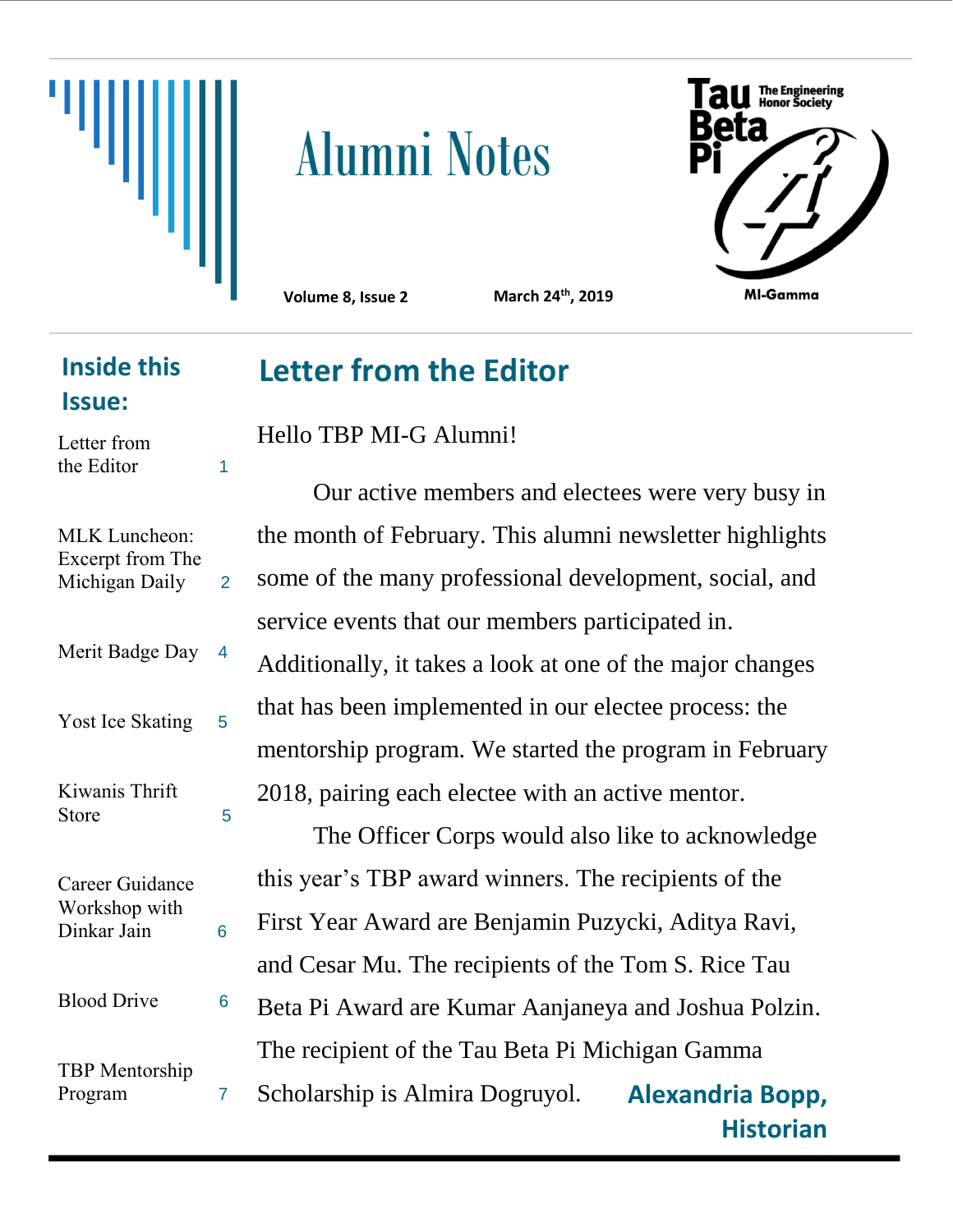#### **MLK Luncheon**

The following is an excerpt from a Michigan Daily article written by Angelina Little. Check out the full article to learn more about the event:<http://bit.ly/TBP-MLKLuncheon>

On Wednesday, about 50 people gathered for the first in a series of luncheons in honor of Martin Luther King, Jr. at the Lurie Biomedical



Photo Credit: Ruchita Iyer/Daily

Engineering Building. The event was hosted by the Center for Engineering Diversity and Outreach and Tau Beta Pi, an engineering honors society.

The event began with a presentation by two executive board members of WeListen, a club that strives to bridge the political divide through respectful discussion of controversial issues. Engineering junior Arushi Agarwal, the campus outreach officer for Tau Beta Pi and organizer of the luncheon, introduced the speakers with a brief explanation of the purpose of the luncheon.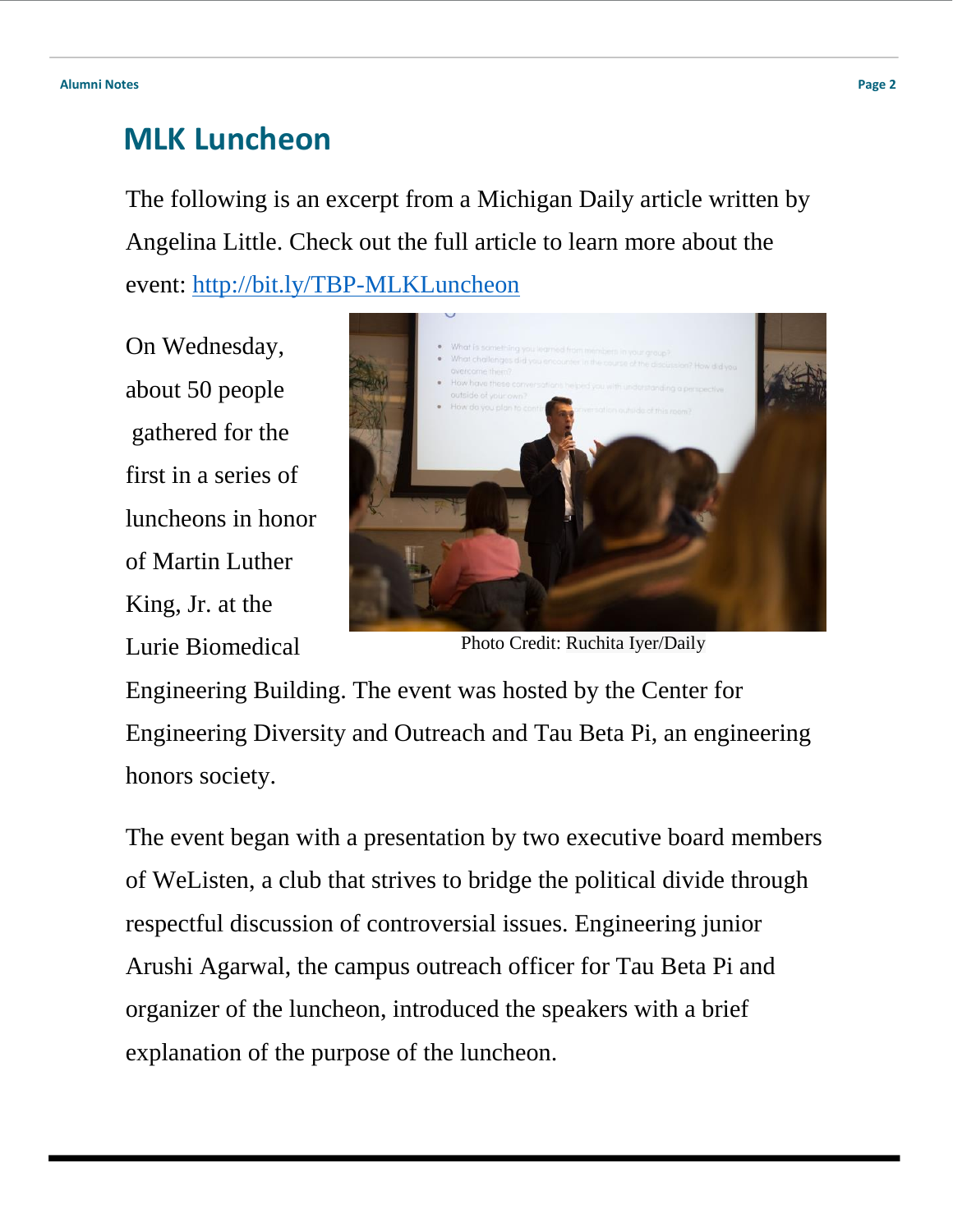#### **MLK Luncheon Continued**

"One of Tau Beta Pi's missions is to expand the knowledge and understanding of engineers beyond technical fields, so that is one of the missions of this luncheon series," Agrawal said.

While presenting, WeListen Deputy Finance chair Kate Nachazel addressed the hesitance engineering students might have about a politically-focused club, and ensured them all students are encouraged to participate regardless of prior knowledge.

"We bring students from all across campus, all majors, all backgrounds, any person who's interested," Nachazel said.

Agrawal told The Daily after the event that having WeListen representatives speak at the luncheon served to help broaden student involvement outside of engineering.

"I think the goal (of the luncheon series) is really to give engineers exposure to something beyond just technical fields," Agrawal said. "Usually it's focused towards something that MLK exemplified diversity, inclusion, something like that."

Read the full article at<http://bit.ly/TBP-MLKLuncheon>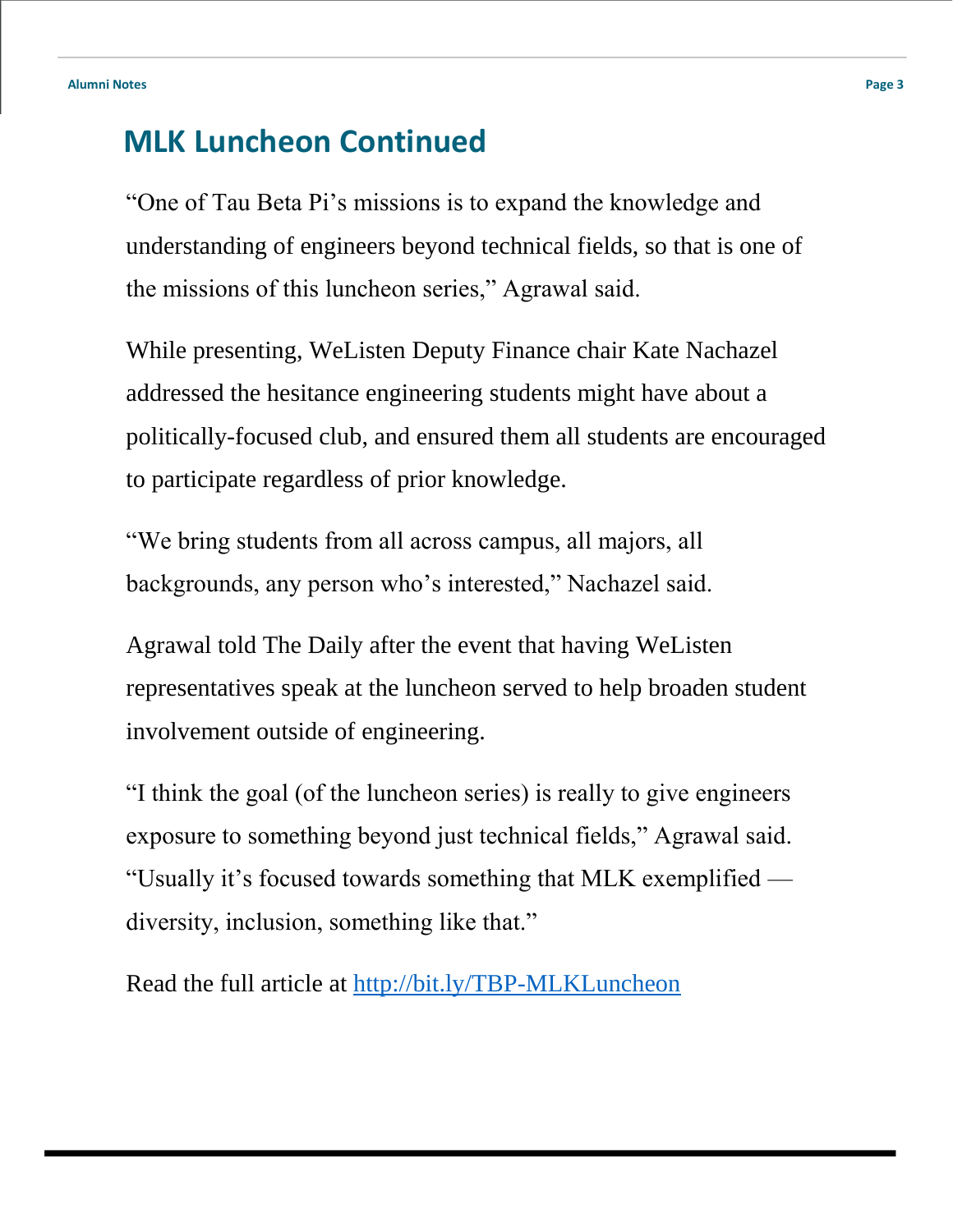## **Merit Badge Day**

On Sunday February 24, Tau Beta Pi MI-Γ hosted 14 Boy Scouts in the Lurie Biomedical Sciences building. The scouts spent the day learning about engineering, electronics, programming,



and digital technology, earning four merit badges along the way.



The scouts were boys and girls between 4<sup>th</sup> and 8<sup>th</sup> grade, coming from as far as Toledo, Ohio. Highlights of the event included teaching scouts to solder, helping

them program an Arduino to display flashing lights, and the scouts creating a PowerPoint presentation to summarize the day's events.



**Reed Yalisove, Chapter Development Officer**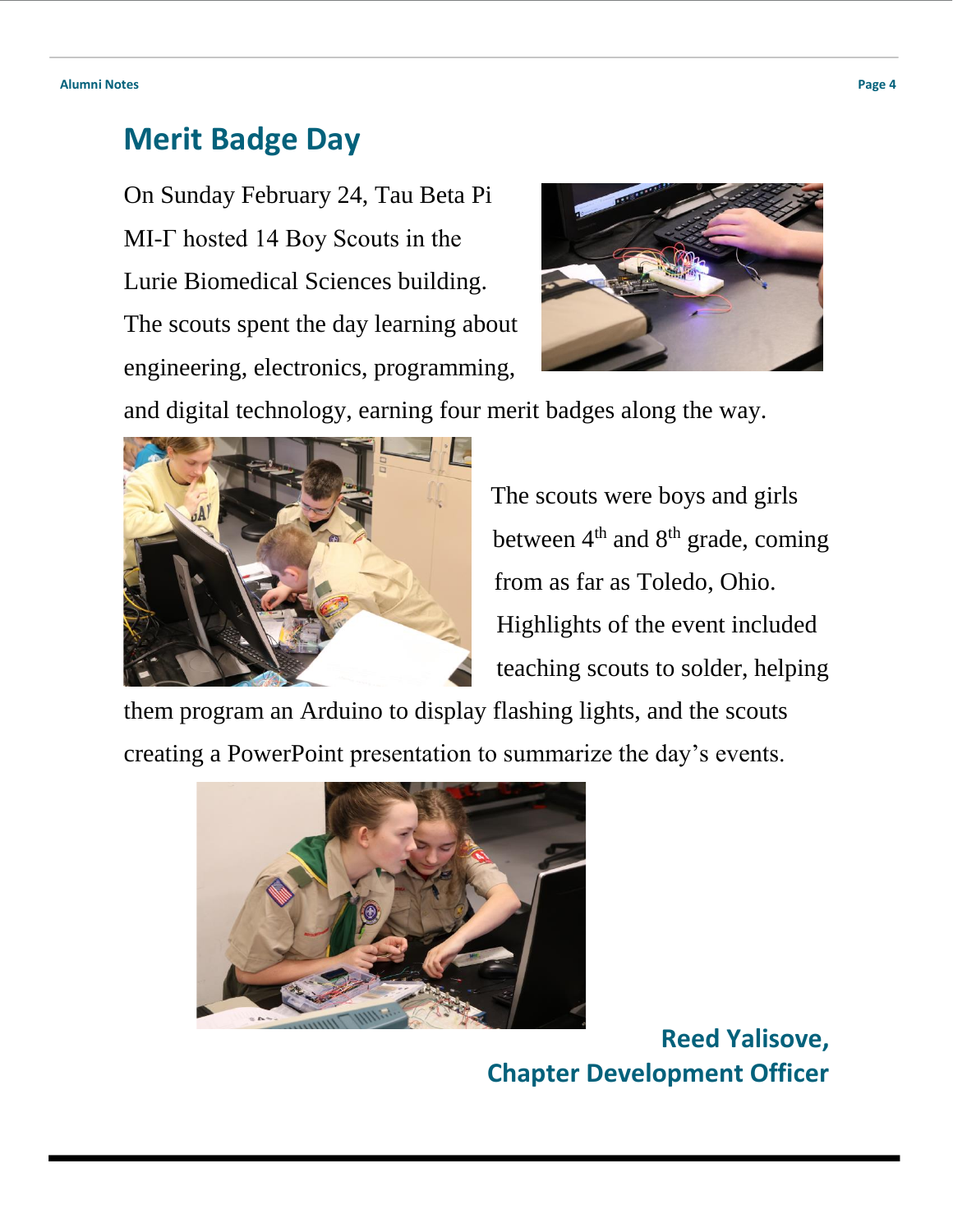#### **Yost Ice Skating**

TBP members went to Yost Ice Arena for an ice-skating social event.



## **Kiwanis Thrift Store**

TBP sent volunteers to help out at Kiwanis Thrift Store. The thrift store is run by over 160 volunteers, 5 full time and 4 part time staff. Volunteers and staff work to take in donations from the community, clean, and fix those items before selling them at a discounted price or sending them to families in need and local non-profit organizations. Last year, \$83,800 worth of household goods were distributed to families in need and \$74,000 worth of furniture and supplies were given to non-profit organizations. All proceeds from the sale go back to local community. This includes \$69,000 in college scholarships for high school graduates in 2018. Other organizations supported by the Kiwanis are Meals on Wheels and C.S. Mott Children's Hospital Child and Family Life Services Program.

> **Brittany Rupp, Campus Outreach Chair**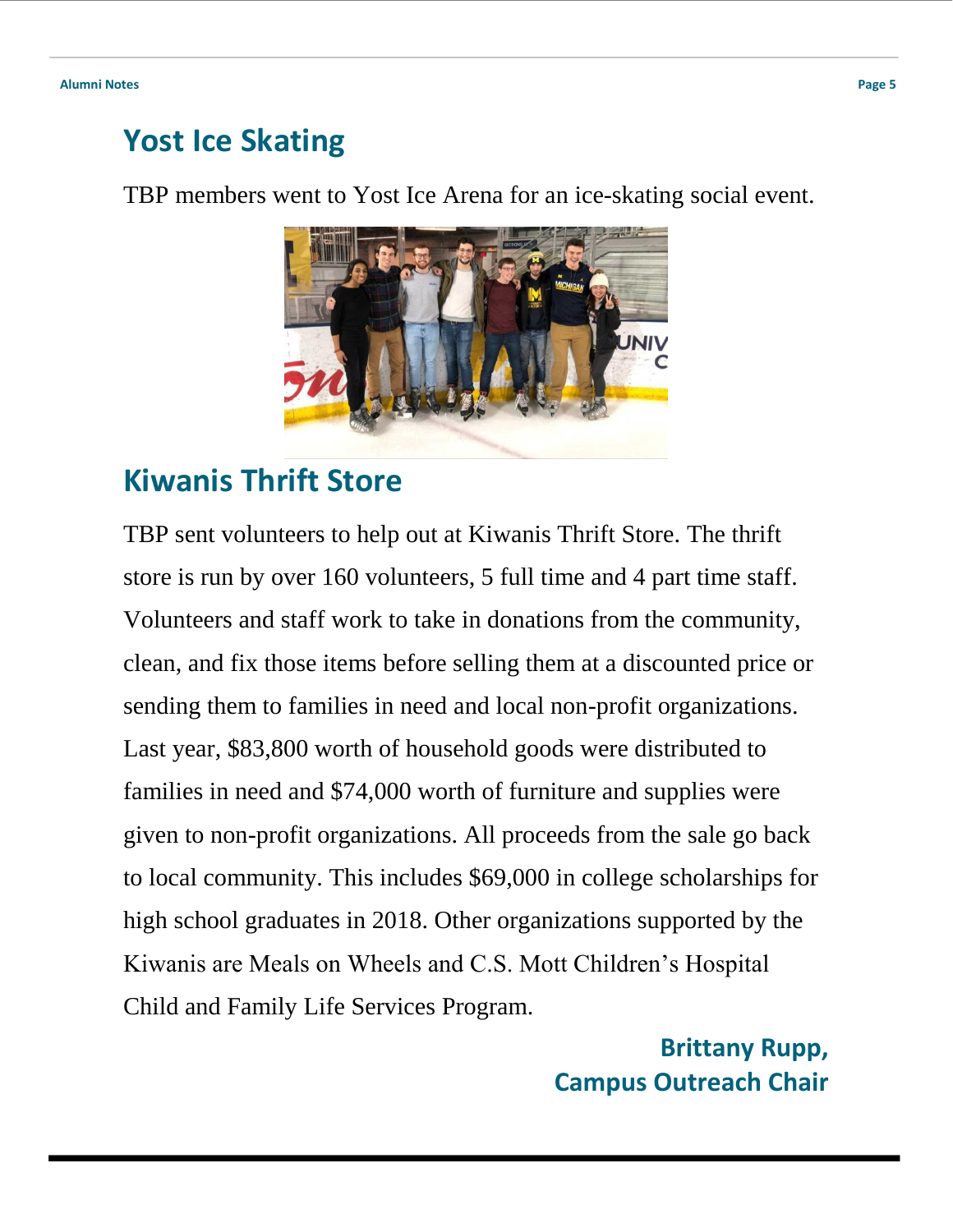## **Career Guidance Workshop with Dinkar**

TBP hosted an informal career guidance workshop with U of M alum Dinkar Jain. Dinkar is a 2006 Michigan alumnus, and has worked with BCG, Google, Twitter and Amazon -- and currently is the Head of Artificial Intelligence at Facebook Ads. He's spoken at various global conferences like South by South West. On campus, Dinkar studied at Ross, LS&A and the College of Engineering (EECS).



## **Blood Drive**

TBP and Blood Drives United (BDU) jointly hosted a blood drive at Pierpont Commons to supply much-needed blood to the Red Cross. It was part of the "We Challenge You!" series of blood drives at the University of Michigan, Michigan State, Penn State, Oakland University and Notre Dame where the goal is to collect more pints of blood than our rival schools.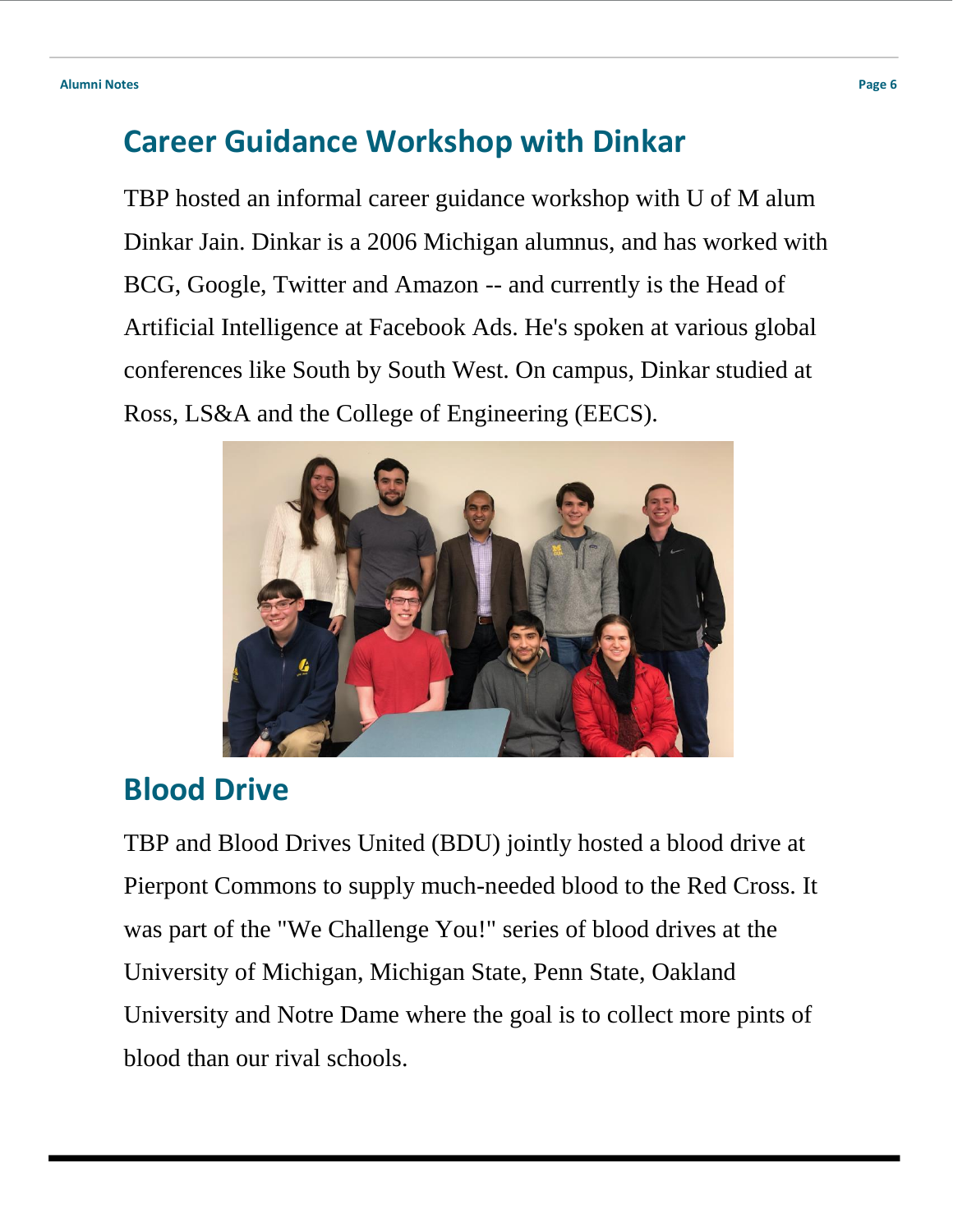## **TBP Mentorship Program**



In Winter 2018, the chapter first piloted a Chapter Mentorship Program, aimed at creating links between active members and electees in order to foster community within the chapter. That semester, 14 mentor-mentee pairs were made and the pairs were required to meet one-on-one at least once during the semester.

After this successful pilot period, the Chapter Mentorship Program was rolled out in full force during Fall 2018, requiring electee participation and strongly encouraging actives to participate by making it a requirement for the ever-present carrot, Distinguished  $\&$ Prestigious Active status. In Fall 2018 there were 84 electees paired with active member mentors and the pairs were again required to meet one-on-one.